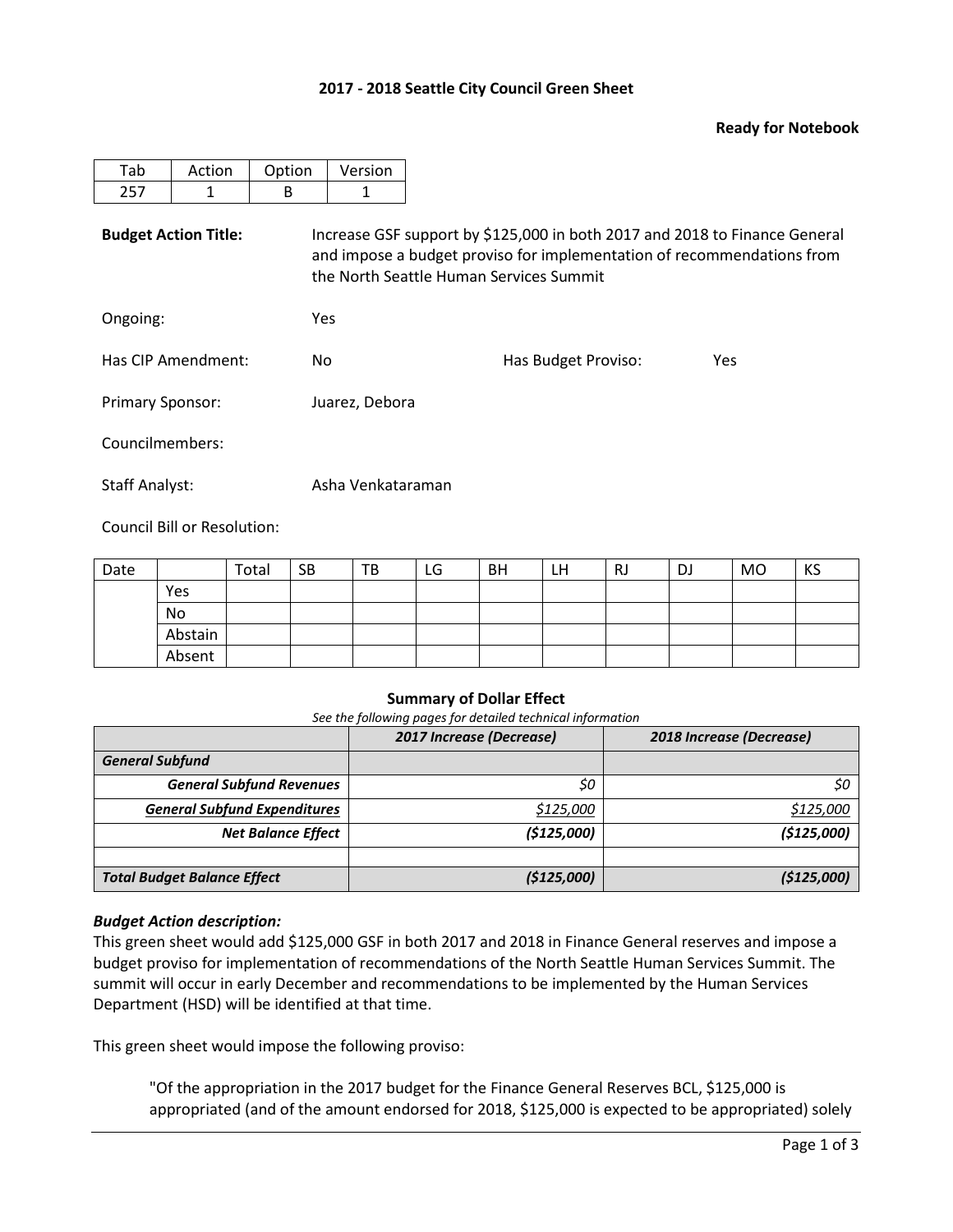| Artion | <b>Option</b> | Version |
|--------|---------------|---------|
|        |               |         |

for implementation of recommendations from the North Seattle Human Services Summit. Furthermore, none of the money so appropriated may be spent until authorized by future ordinance. Council anticipates that such authority will not be granted until the Human Services Department provides Council with a plan for implementing the recommendations."